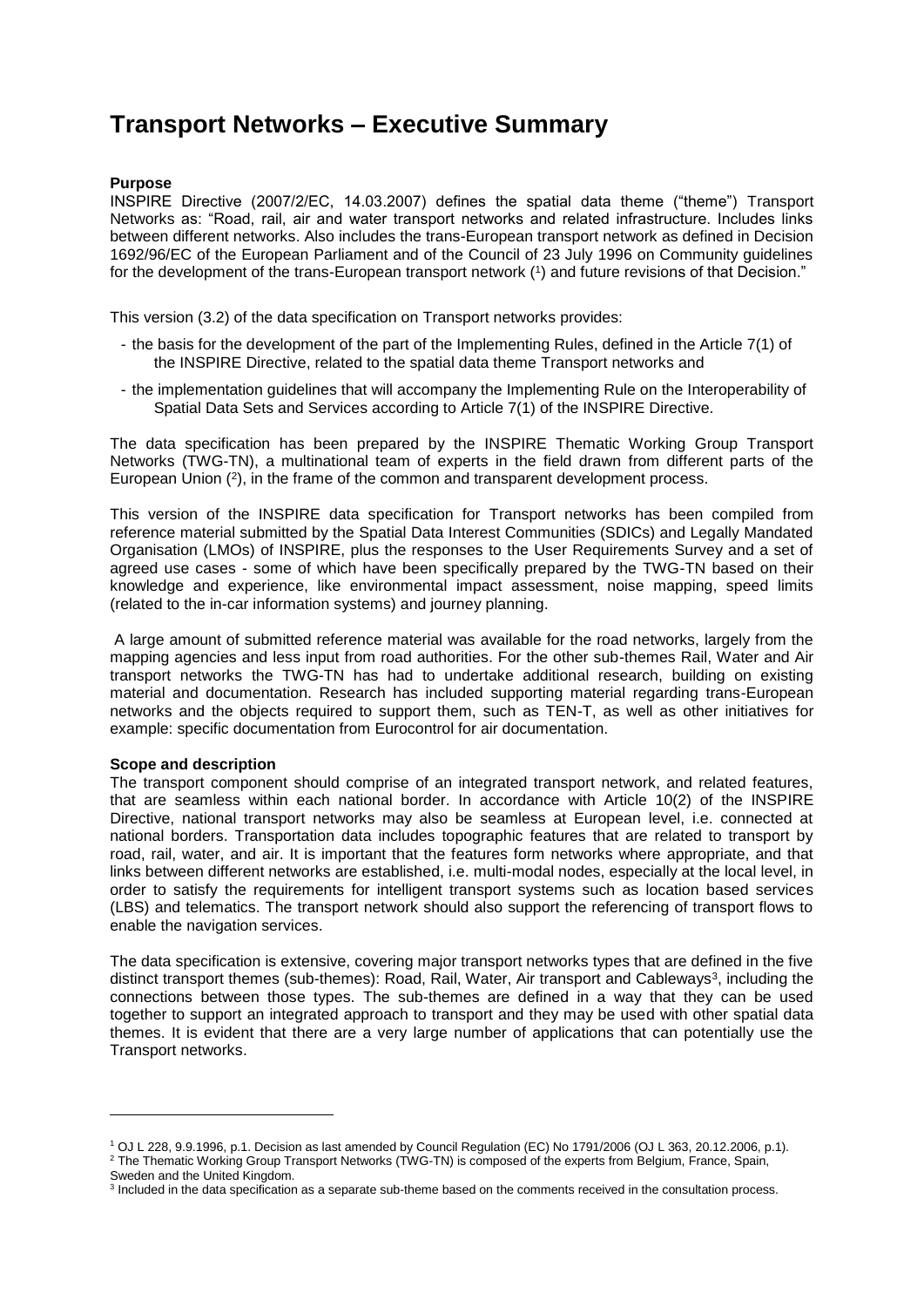Taking into account the variety of responsibilities in collecting, managing and using the data and different approaches in the data base management practice, from simple models to complex data arrangements, this data specification is provided as basic framework and with the purpose to maximize the reuse and sharing of the data about a network. It is mainly focused on the "widely reused – widely referenced" segments of spatial objects, supporting the loose linkage between the diverse organizational data with these spatial objects and allowing the extensibility to fit into diverse applications and users needs.

This approach provides a framework for users to configure and associate their own information (from surface condition surveys, to journey planning, to trans-European transport policy making etc.) using existing transport networks information in each Member State.

The datasets in scope are used extensively at the "local level" and extended to regional, national and European levels. This data specification provides a coherent approach to the forms of the representation (physical topographic area objects or centreline representations) and consistency between data sets, the latest as different types of coherence (between spatial objects of the same theme at different levels of detail, between different spatial objects within a same area or coherence at state boundaries).

All the spatial data sub-themes are based on the INSPIRE Generic Conceptual Model (GCM)(<sup>4</sup>) that relies on several ISO 19100(<sup>5</sup>) series of geographic information standards to provide the foundations for specific aspects of interoperability.

Within the GCM, the Generic Network Model (GNM)( $^6$ ) is defined to be shared by any network spatial data theme (e.g. Hydrography) to ensure a consistent approach across all network themes. Specific mechanisms, used in the data specification and defined in the GNM, include:

- Network connection mechanism to establish the cross-border connectivity (a simple crossreferencing system to establish cross-border connections between the transport networks) or to establish intermodal connectivity (by linking two transport network elements from different transport networks which use a different mode of transport);
- Object referencing to support the reuse of information (for example to avoid the duplication of the geometry and to link complementary feature types from different organistaions);
- Linear referencing(7) to support and link the different transport properties to the transport elements – it is used to position phenomena along a linear object, using a distance from the beginning of the linear object and
- The mechanism to combine the network elements into high-level semantic meanings.

The elements in the network are handled as nodes, links, aggregated links, areas and points. In addition, the individual transport links can be combined to form transport link sequences or further – the combination of both can be used to form the transport link sets.

The data specification includes three types of geometry: (a) (topographic) area objects, (b) centreline objects and (c) point objects. The types (a) and (b) may be alternative representations of the same real world phenomena about which the user can associate their own information (objects). The type (c) is, apart from network nodes, only included in the specification for marker posts. The basic spatial representation type is 2D vector.

Topology is handled in the data specification implicitly rather than explicitly, with the main reason to keep the model simple as possible but expecting that most applications will use the network data

l

<sup>4</sup> Generic Conceptual Model is part of the data specification development framework;

http://inspire.jrc.ec.europa.eu/documents/Data\_Specifications/D2.5\_v3.4rc3.pdf

<sup>5</sup> *[http://www.iso.org/iso/iso\\_catalogue/catalogue\\_tc/catalogue\\_tc\\_browse.htm?commid=54904](http://www.iso.org/iso/iso_catalogue/catalogue_tc/catalogue_tc_browse.htm?commid=54904)*

<sup>6</sup> Generic Network Model (GNM) is described in the Generic Conceptual Model (v3.4rc3). The GNM provides the basic structure for network nodes, links, aggregated links and areas and basic mechanisms for: grade separating crossings between network elements, cross-referencing, adding properties to a network (including the use of linear referencing) and adding inter-network connections.

<sup>&</sup>lt;sup>7</sup> Linear referencing is included in the GNM based on ISO 19148.